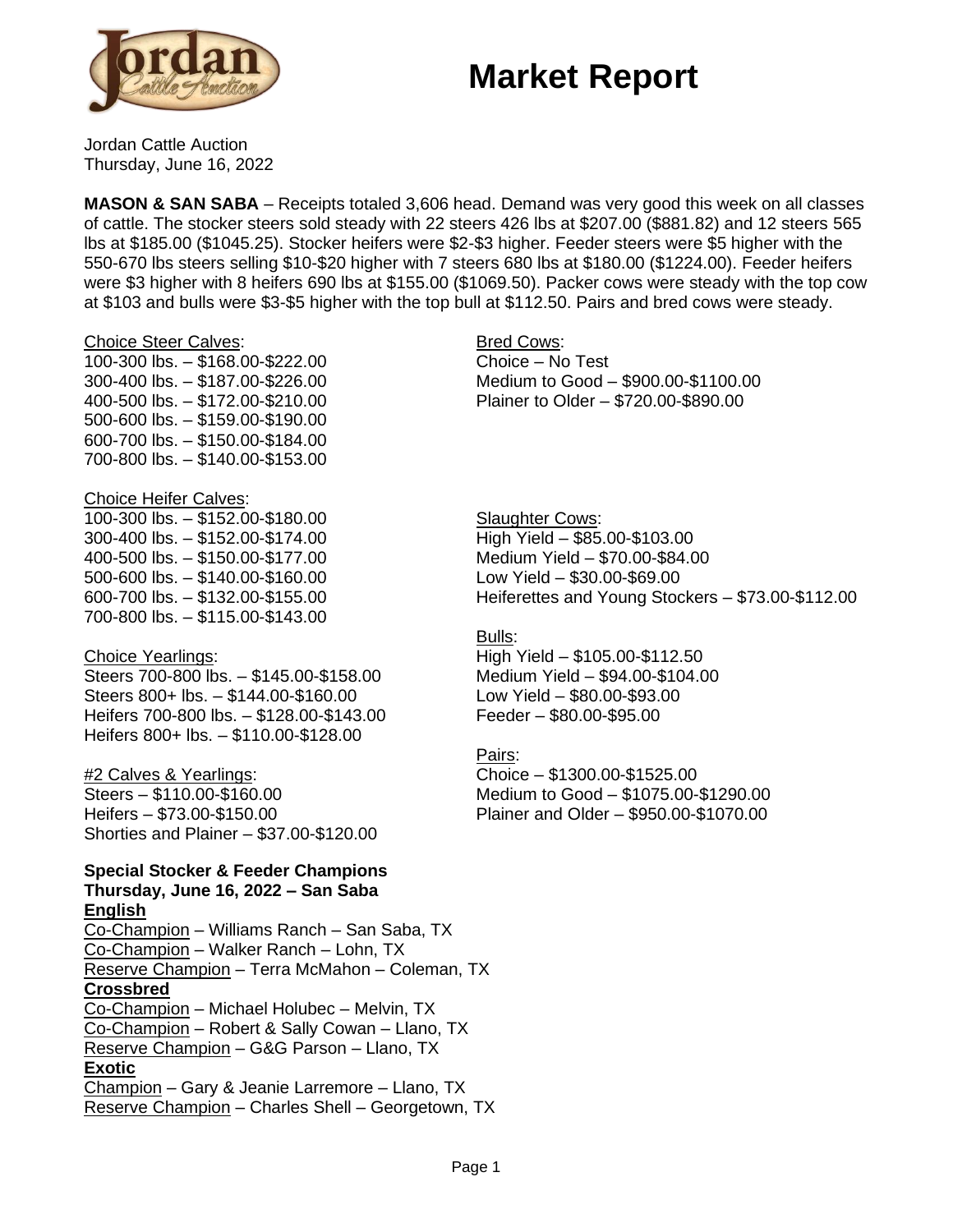## **Market Report**



### **Representative Sales**

Walker Ranch, Lohn, 3 steers 347 lbs 215.00 Tim Miller, Burnet, 5 steers 331 lbs 215.00 XXL Ranches, Bertram, 7 steers 334 lbs 214.00 Walker Ranch, Lohn, 23 steers 426 lbs 207.00 Doug Gryder, Mertzon, 10 steers 403 lbs 196.00 Billy Stewart, May, 3 steers 525 lbs 190.00 RT Foster Ranch, Sterling City, 8 steers 439 lbs 189.00 Walker Ranch, Lohn, 14 steers 493 lbs 187.00 Linda Black, Menard, 16 steers 541 lbs 185.00 Ross Copeland, Sterling City, 12 steers 565 lbs 185.00 JCC Ranch, San Saba, 11 steers 608 lbs 184.00 D&R Livestock, Hamilton, 3 steers 567 lbs 184.00 Robert & Sally Cowan, Llano, 7 steres 578 lbs 184.00 Terra McMahon, Coleman, 9 steers 618 lbs 183.00 Gary & Jeanie Larremore, Llano, 4 steers 600 lbs 182.00 Mark Hoefelmeyer, Lampasas, 5 steers 572 lbs 181.000 Ricky Frantzen, Fredericksburg, 11 steers 613 lbs 180.00 G&G Parson, Llano, 12 steers 585 lbs 180.00 Charles Shell, Georgetown, 7 steers 680 lbs 180.00 Robert & Sally Cowan, Llano, 14 steers 659 lbs 180.00 Herring Farms, Bertram, 5 steers 568 lbs 180.00 Joe Pace, Brady, 8 steers 541 lbs 178.00 Norris McMillian Ranch, Mason, 15 steers 619 lbs 178.00 Joe Pace, Brady, 2 steers 648 lbs 176.00 Mayer 4 River Ranch, Sonora, 4 steers 629 pbs 174.00 G&G Parson, Llano, 15 steers 666 lbs 170.00 XXL Ranches, Bertram, 5 steers 524 lbs 169.00 Gary & Jeanie Larremore, Llano, 15 steers 676 lbs 165.00 Tony Canales, Lampasas, 6 steers 654 lbs 165.00 Doug Rainbolt, San Saba, 5 steers 628 lbs 160.00 Ricky Frantzen, Fredericksburg, 10 steers 689 lbs 160.00 OH Triangle Ranch, San Angelo, 23 steers 653 lbs 159.00 Michael Holubec, Melvin, 33 steers 691 lbs 158.00 Sam Henderson Jr, Eldorado, 1 steer 750 lbs 155.00 OH Triangle Ranch, San Angelo, 16 steers 694 lbs 155.00 Paul Schuman, Covington, 10 steers 694 lbs 153.00 Paul Shcuman, Covington, 2 steers 808 lbs 152.00 Arnold Henson, Austin, 9 steers 767 lbs 150.00 Steve & Michael Lubke, Eden, 11 steers 724 lbs 150.00 Charles Shell, Georgetown, 24 steers 773 lbs 143.00 Michael Holubec, Melvin, 22 steers 869 lbs 142.00 Sam Henderson Jr, Eldorado, 4 steers 825 bls 134.00 Doug Rainbolt, San Saba, 1 heifer 400 lbs 177.00 Mary Gilger, San Saba, 1 heifer 550 lbs 173.00 Joe Pace, Brady, 1 heifer 410 lbs 172.00 Martha Burnham, San Saba, 1 heifer 385 lbs 168.00 Doug Rainbolt, San Saba, 1 heifer 460 lbs 166.00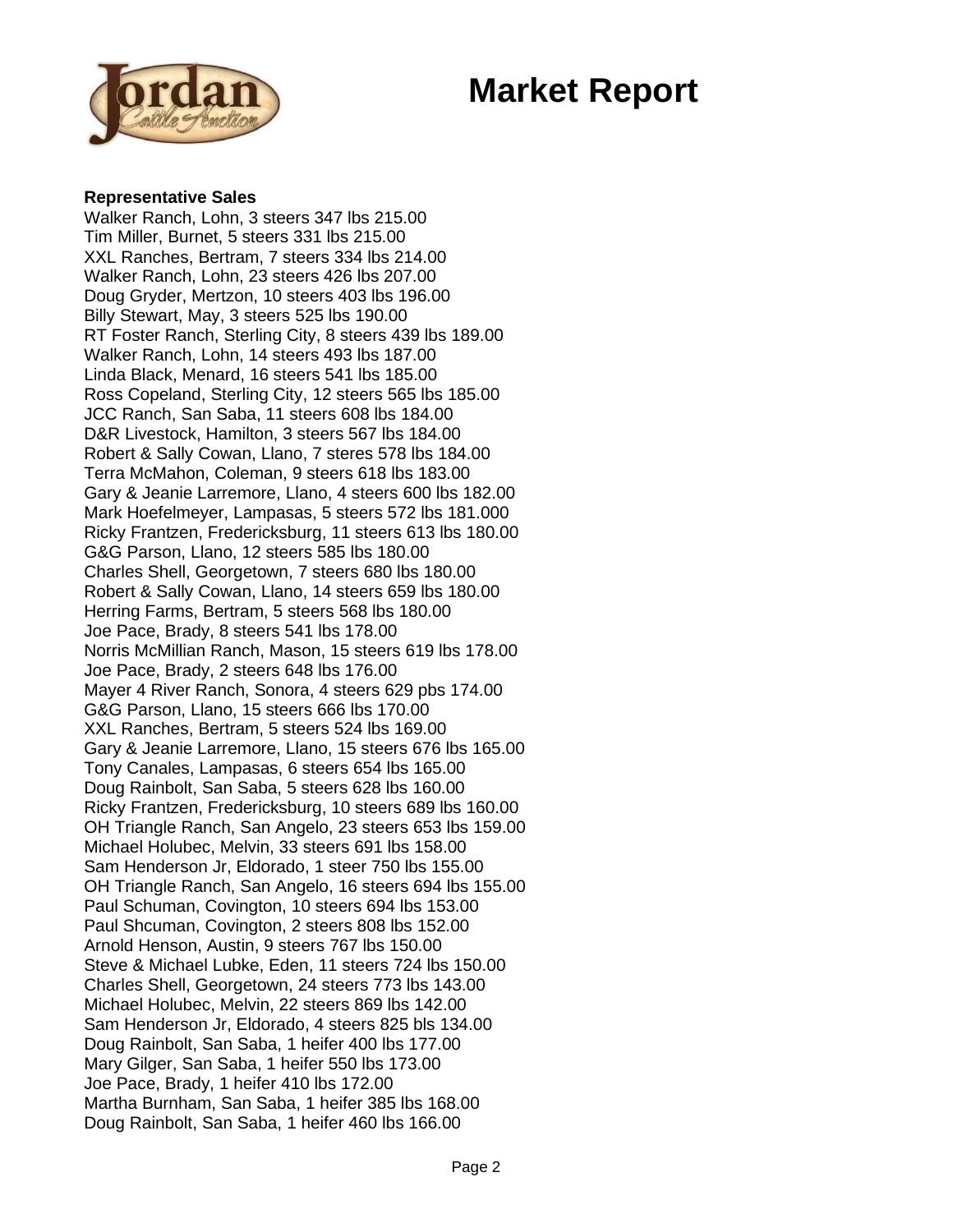# **Market Report**



Bob Guthrie, Briggs, 1 heifer 460 lbs 164.00 Walker Ranch, Lohn, 21 heifers 426 lbs 162.00 Gloff Farms, Clifton, 6 heifers 433 lbs 161.00 Mark Locker, Richland Springs, 6 heifers 483 lbs 160.00 Walker Ranch, Lohn, 14 heifers 467 lbs 158.00 Walker Ranch, Lohn, 1 heifer 550 lbs 158.00 Robert & Sally Cowan, Llano, 5 heifers 503 lbs 157.00 Mark Ivy, Mountain Home, 13 heifers 523 lbs 156.00 Linda Black, Menard, 18 heifers 522 lbs 156.00 Tim Miller, Burnet, 7 heifers 449 lbs 156.00 James Bierschale, Dripping Springs, 8 heifers 690 lbs 155.00 Joe Pace, Brady, 2 heifers 513 lbs 152.00 Weiser Land & Cattle, Cransfield Gap, 12 heifers 570 lbs 151.00 Mark Hoefelmeyer, Lampasas, 1 heifer 615 lbs 150.00 Williams Ranch, San Saba, 27 heifers 567 lbs 149.00 Ricky Frantzen, Fredericksburg, 16 heifers 598 lbs 147.00 Steve & Michael Lubke, Eden, 2 heifers 680 lbs 146.00 JCC Ranch, San Saba, 12 heifers 628 lbs 144.00 Mayer 4 River Ranch, Sonora, 7 heifers 596 lbs 143.00 Steve & Michael Lubke, Eden, 13 heifers 714 lbs 143.00 Jock Dutton, Sonora, 26 heifers 748 lbs 138.00 Rita Boultinghouse, Cherokee, 1 heifer 760 lbs 138.00 Joe Sagebiel, Fredericksburg, 2 heifers 728 lbs 138.00 John Little, Llano, 1 cow 1245 lbs 103.00 Dennis Townsend, Fredonia, 1 cow 1400 lbs 102.00 Michael Randolph, Cherokee, 1 cow 1385 lbs 101.00 Evans Charolais, Brownwood, 1 bull 1270 lbs 112.50 Larry Crum, Cherokee, 1 bull 2465 lbs 112.00 Dennis Crenwelge, Fredericksburg, 2 steers 300 lbs 226.00 Wade, Kenneth & Bruce Grobe, Fredericksburg, 3 steers 413 lbs 201.00 Glen Ray Farmer, Mason, 6 steers 422 lbs 201.00 KA Ranch, Wall, 3 steers 453 lbs 194.00 Dan Fleming, Menard, 6 steers 464 lbs 182.00 KA Ranch, Wall, 6 steers 504 lbs 181.00 C Bar C, Christoval, 5 steers 546 lbs 179.00 Greg Ryan, Marble Falls, 4 steers 601 lbs 176.00 Schulze Farm & Ranch, Llano, 3 steers 637 lbs 174.00 Whitley Ranch, Mertzon, 2 steers 678 lbs 160.00 Wissemann & Grosse, Mason, 2 steers 700 lbs 153.00 Sammy Martin, Mason, 1 steer 805 lbs 142.00 Husfeld Ranch, Fredericksburg, 1 steer 845 lbs 138.00 Daniel Gainer Sr, Fredonia, 4 heifers 324 lbs 165.00 Glen Ray Farmer, Mason, 5 heifers 411 lbs 163.00 C Bar C, Christoval, 3 heifers 457 lbs 157.00 Glen Ray Farmer, Mason, 8 heifers 474 lbs 157.00 Kerry Kordzik, Doss, 3 heifers 527 lbs 154.00 Whitley Ranch, Mertzon, 2 heifers 533 lbs 149.00 C Bar C, Christoval, 7 heifers 537 lbs 149.00 Whitley Ranch, Mertzon, 3 heifers 602 lbs 144.00